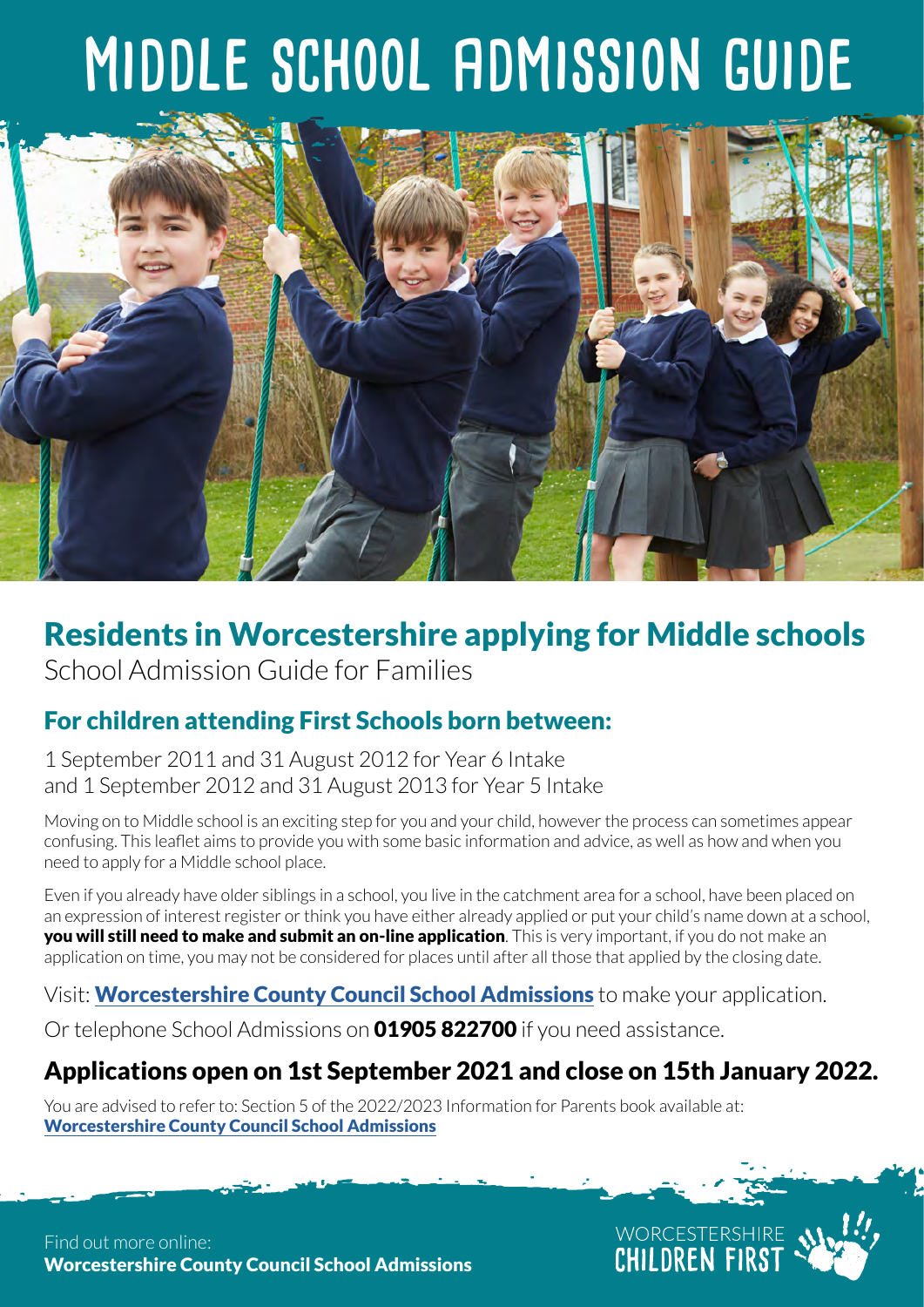# The different types of school

#### Academies (A)

Academies are publicly funded independent schools. The governing body/academy trust have responsibility for managing the academy and have responsibility for deciding the arrangements for admitting pupils including their own admissions criteria. Academies don't have to follow the national curriculum and can set their own term times. They still have to follow the same rules on admissions, special educational needs and exclusions as other state schools.

#### Community (C) and Voluntary Controlled (VC) schools

Worcestershire Local Authority (LA) is the admission authority i.e. it has responsibility for deciding the arrangements for admitting pupils to community (C) and voluntary controlled (VC) schools including the admissions criteria.

#### Foundation (FD) and Voluntary Aided (VA) schools

The governing body is the admissions authority i.e. it has responsibility for deciding the arrangements for admitting pupils including their own admissions criteria.

#### Free Schools (FR)

Free schools are funded by the government but aren't run by the local council. Free Schools are non-profit making, independent, state-funded schools. They're 'all-ability' schools, so can't use academic selection processes like a grammar school. The governing body have responsibility for managing the Free School and have responsibility for deciding the arrangements for admitting pupils including their own admissions criteria.

#### For more detailed information on types of school visit the [www.gov.uk](http://www.gov.uk) website.

In Worcestershire the age range of entry to Middle school varies across the County. The table below indicates the year of entry to Middle Schools in each area.

| Year 5     | Year 6  |
|------------|---------|
| Bromsgrove | Evesham |
| Droitwich  |         |
| Pershore   |         |
| Redditch   |         |

## SEND Information, Advice and Support Service Worcestershire

The SEND Information, Advice and Support Service is a Statutory Service at arms' length from Worcestershire Children's Services and is able to provide independent and neutral information, advice and guidance on Special Educational Needs, Disabilities, Health and Social Care as well as Non Curriculum issues such as Admissions, Exclusions, Attendance and Elective Home Education.

#### To access this service please telephone: 01905 768153 or email [sendiass@worcestershire.gov.uk](mailto:sendiass%40worcestershire.gov.uk?subject=).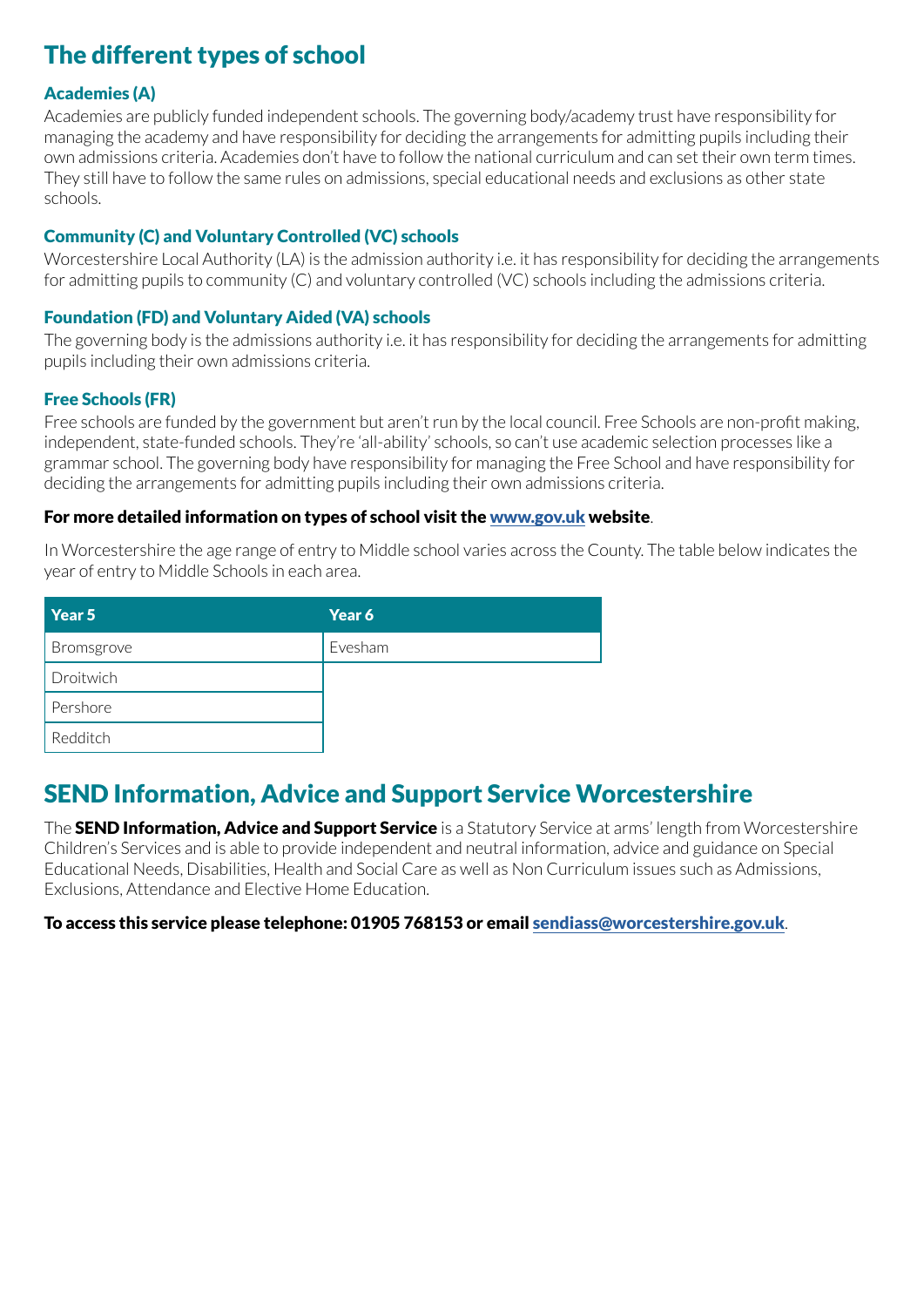## When and How to Apply to start Middle school for the Academic Year 2022/2023

| <b>When to Apply</b>                  |                        |
|---------------------------------------|------------------------|
| <b>Applications Open</b>              | 1st September 2021     |
| <b>Closing Date</b>                   | 15th January 2022      |
| <b>School Offer Notification Date</b> | <b>16th April 2022</b> |

If you live in Worcestershire and your child is due to transfer from a First school to a Middle school in September 2022, then you must apply to Worcestershire County Council for his or her school place – the opening and closing dates for applications are as above.

#### How do I apply?

- Apply online at [Worcestershire County Council School Admissions](http://www.worcestershire.gov.uk/schooladmissions)
- You will need an email address
- Once you have submitted your application you will receive an email to acknowledge receipt. If you do not receive this email, it could mean that you have not submitted the application correctly and should resubmit it. It is very important that you retain this receipt as proof of submission for your records.
- If you do not have access to the internet, you can get online at any Worcestershire library.
- Join the Library and use your Library card to get one hour internet access free each day.
- Training on "How to get online" is available free to all Worcestershire Library members.

#### If you require additional assistance please do not hesitate to call School Admissions on 01905 822700.

N.B. It is very important that you apply by the closing date of 15th January 2022. If you do not make an application on time, you may not be considered for places until after all those that applied by the closing date. Applications received after the deadline may be classed as late and you may be refused a place, even if you live in the catchment, have a child at the school already or live very close to the school. Any late changes to on time preferences are also subject to the late application policy.

#### You are advised to refer to: Section 5 of the Information for Parents Admissions and Transfers to Schools book 2022/2023 for full details of the Late Application procedure.

#### Deadline for applications is 15th January 2022

After the closing date, you will no longer be able to apply online, you will need to visit: [Worcestershire County Council School Admissions](http://www.worcestershire.gov.uk/schooladmissions) to download a PA1 Late application form to apply or telephone: **01905 822700** to request a Late application form.

#### Parents of children resident outside Worcestershire

If you are not resident in Worcestershire, then you should obtain admission details from your home LA, even if your preferences include schools within Worcestershire.

## Offer Date

Offers will be issued on **16th April 2022**. They will be issued direct to parents, by School Admissions, even if it is on behalf of the governing body of an Academy, Foundation, Free or Voluntary Aided School, or a school in a neighbouring LA.

In the few cases, where it may not be possible to offer a place at any of the preferences nominated on the application, a place will be offered at the nearest school with available places for pupils who live in Worcestershire.

The acceptance or decline of the offer must be made by the date specified.

For pupils not resident in Worcestershire, the offer or refusal will be sent direct to parents by the home LA, even if it is for a school in Worcestershire.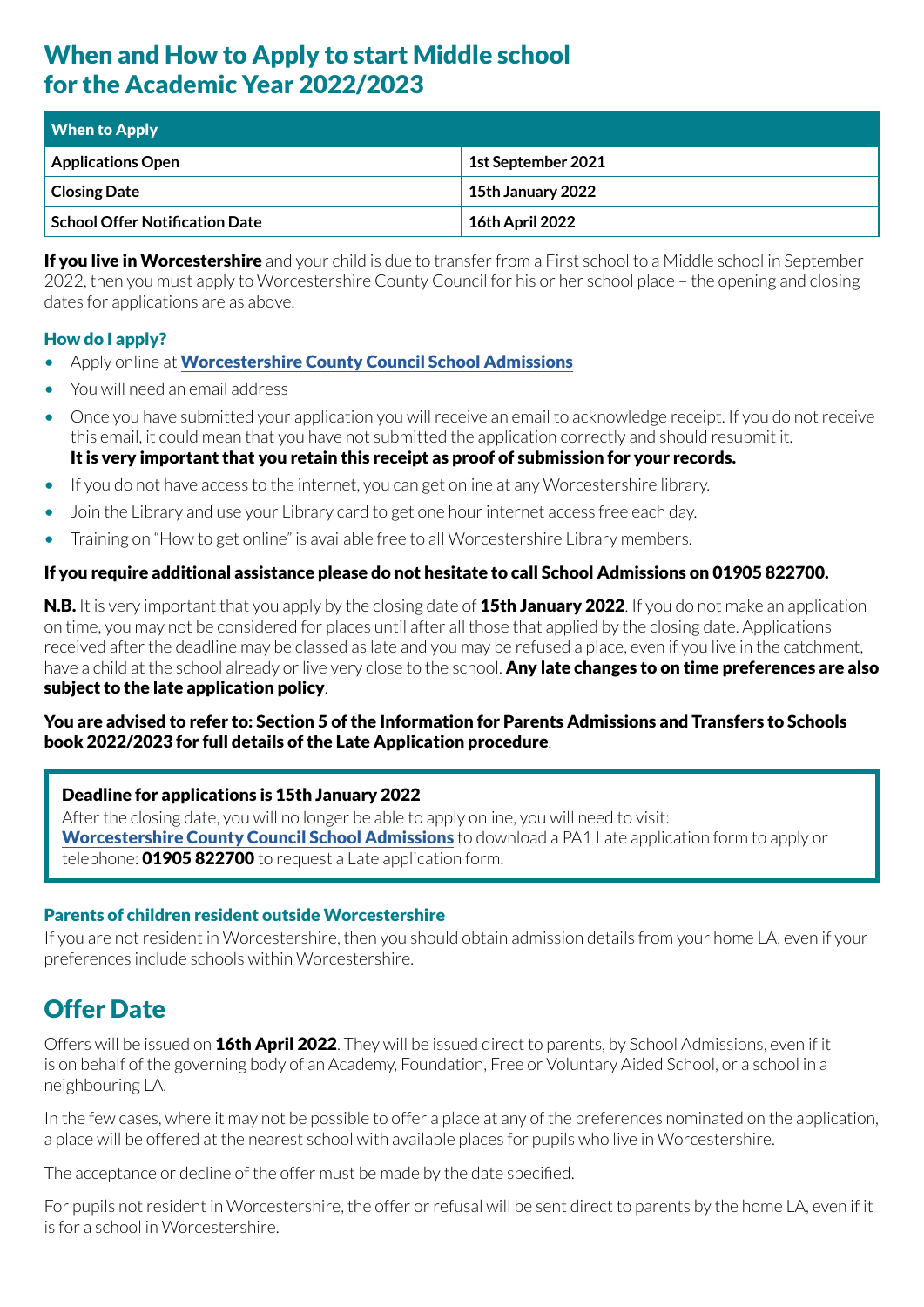# What do I need to do?

#### 1. Visit Schools

Schools hold open events for interested parents and children. (Details are on page 7). You can tour the school, talk to staff and pupils and see demonstrations. These are good opportunities for you and your child to have a look at the school and get a feel for it. If you are unable to make the arranged date, most schools are usually happy for you to visit at a different arranged time. You should contact the school direct to organise this.

Visit as many schools as you can to compare. Make up your own mind rather than listening to rumours. Feel free to talk with schools about things that are important to you.

#### 2. Get more information about the schools you are interested in

- Every school produces a school prospectus (a brochure giving information about the school). Ask the school for a copy.
- Look at the school website.
- [Find My Catchment Area School](https://capublic.worcestershire.gov.uk/SchoolSearchPublic/?_ga=2.80738206.843052486.1626887860-1191537832.1612861233)
- Read the information available in the 2022/23 Information for Parents Admissions and Transfers to Schools book which is available online at [Worcestershire County Council School Admissions](http://www.worcestershire.gov.uk/schooladmissions).
- [Get Information about Schools](https://www.get-information-schools.service.gov.uk/) gives links to the School profile, Ofsted reports and School performance data.

#### 3. Look at the admission policy

This information is vitally important. If a school is oversubscribed (has more applications than places), it will use admission criteria to decide who to offer places to. Please ensure you read them carefully before applying.

#### 4. Decide which schools

You are strongly advised to use all of the three preferences available to you and to be realistic about the schools you apply to. Always put down one school where you are more likely to get a place, even if it is your third preference. **DO NOT HOWEVER**, put schools as a preference if you would be unhappy with the offer of a place at that school.

#### NB Parental responsibility

Should more than one parent have parental responsibility for a child, both parents should be in agreement over the preferences expressed prior to the application being submitted. Failure to ensure agreement prior to submission, may result in a delay in the application being processed and in some instances a legal resolution may be required.

Consider **how your child will get to school** before you apply – can your child walk or cycle there or use public transport. Avoid applying to a school which will be difficult to get to or may involve expensive transport costs.

Information about home to school transport assistance available to residents of Worcestershire is available on-line at: [Worcestershire County Council School Transport](http://www.worcestershire.gov.uk/homepage/18/school_and_college_transport ) or Tel: 01905 765765.

#### 5. Apply on time - the closing date is 15th January 2022.

Places are allocated on the basis of applications received on or before the closing date of: 15th January 2021. It is very important that you apply on time. If you do not submit an application on time, you may not be considered for places until after all those that applied by the closing date.

Applications received after the deadline may be classed as late and you may be refused a place, even if you live in the catchment, have a child at the school already or live very close to the school. Any late changes to on time preferences are also subject to the late application policy.

If you are in the process of moving at the time of your application you **MUST** provide School Admissions with some firm **independent** evidence of when you will actually begin to live there. This evidence must be provided before the relevant closing date for applications. This is also applicable if you are moving property and wish to have your application considered from your new property.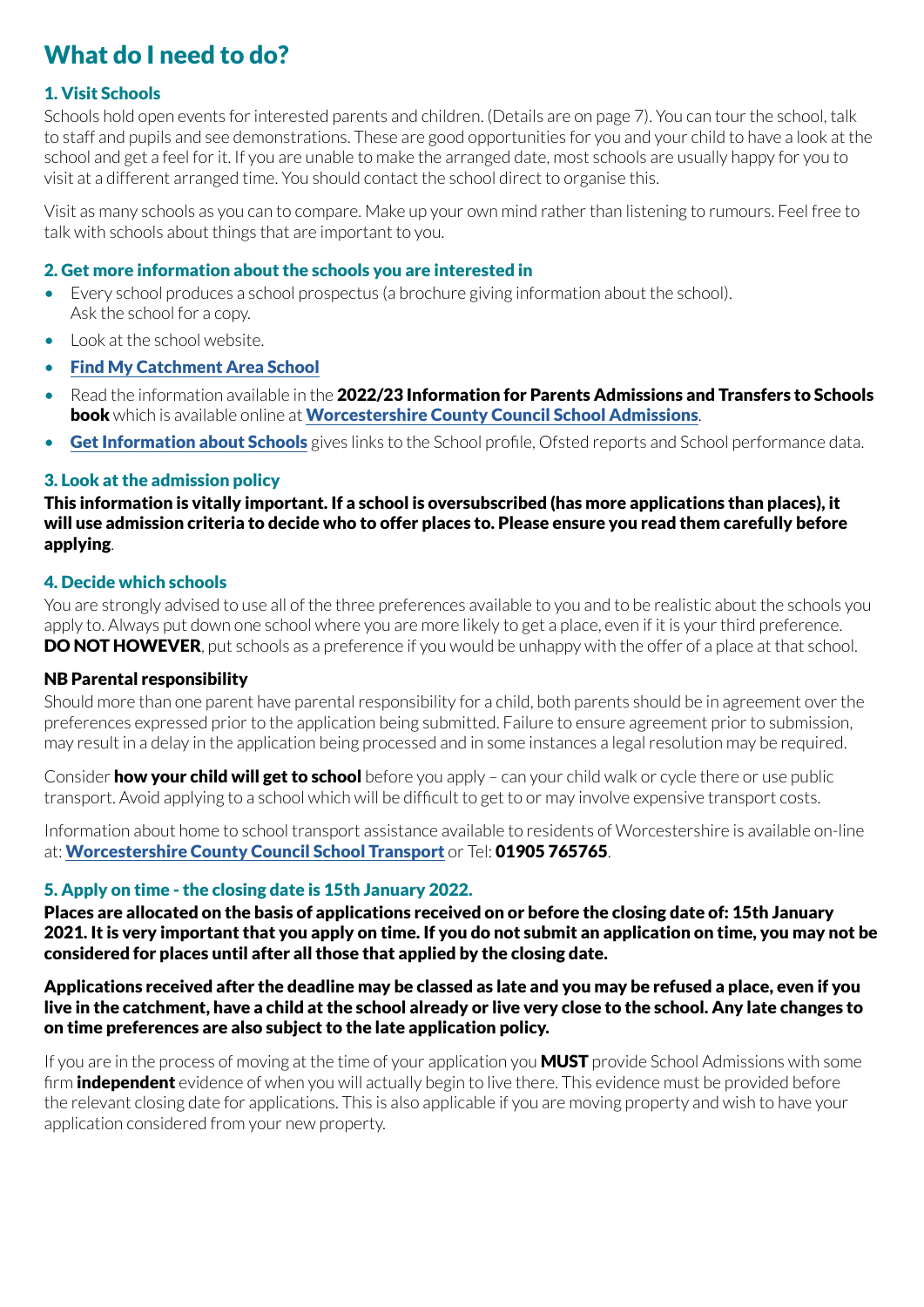# How do I decide which schools to apply to and the order to put them in?

If you are not sure which schools are in your area or what is your catchment school, you can find out if you telephone: **01905 822700** or visit:

#### [Worcestershire County Council School Catchment Search](https://www.worcestershire.gov.uk/info/20062/schools/2098/find_a_school)

Look carefully at the admission rules (criteria) for the schools you like and work out which rules (criteria) apply to your child.

Use all of this information to consider how likely it is that your child would be offered a place at each of the schools you like.

### **Mythbusters**

- Listing only one preference does not increase your chance of getting into that school.
- Applying for more than one school does not weaken your chances of getting a place at your preferred school.
- Naming schools that you are very unlikely to get as your second and third preferences will not increase your chances of getting your first preference school. The other schools you applied for are not considered when deciding who to offer places to.
- Applying for your catchment school does not mean you will be automatically offered a place there. If you can be offered a school which is higher on your list, you will be. If your catchment school is oversubscribed, you may not be offered a place. To check what your catchment school is you can go on line at: [Worcestershire County Council School Catchment Search](https://www.worcestershire.gov.uk/info/20062/schools/2098/find_a_school)
- All on-time applications to a school are considered at the same time. Priority is not given to those who put the school first. The order in which you list the schools is only used if you could be offered a place at more than one school. In this case, you would be offered whichever of those schools was highest on your application form.
- Having gained admission for one child at a school does not guarantee a younger child will be admitted. Should the school be oversubscribed at the time of application of a younger sibling, catchment area may have a higher priority on the oversubscription criteria.
- Having gained admission to a school of your preference, does not mean your child will have highest priority for transfer to the related middle or high school. If the related middle or high school is oversubscribed at the time of transfer, your child might then have to move in a different direction from other children currently attending the same school.

#### Tips

- You can name up to three schools on your application. You are strongly advised to use all three preferences to increase your chance of getting a preferred school.
- You are advised to include your catchment school as one of your three preferences. However please note that you are not guaranteed a place at your catchment school. Check out which school you are in catchment for at the above link.
- Do not put schools as a preference if you would be unhappy with the offer of a place at that school. It would be a waste of a preference if you were offered a place at a school that you would not be happy with your child attending.
- If we are not able to offer a place at your preferred schools, we will name an alternative school with places. This will normally be the nearest school to where you live that still has places available.

#### Be Realistic!

Don't waste all three preferences on schools that are unlikely to be able to offer your child a place. Have at least one school as a "safety net" where you are likely to be offered a place.

- When deciding who to offer places to, schools do not know what order you have listed them on your application or which other schools you have applied for – this information is confidential prior to allocation.
- Decisions about who to offer places to are made using the admission criteria only. Any other schools you may have applied to, has no bearing on the admission arrangements.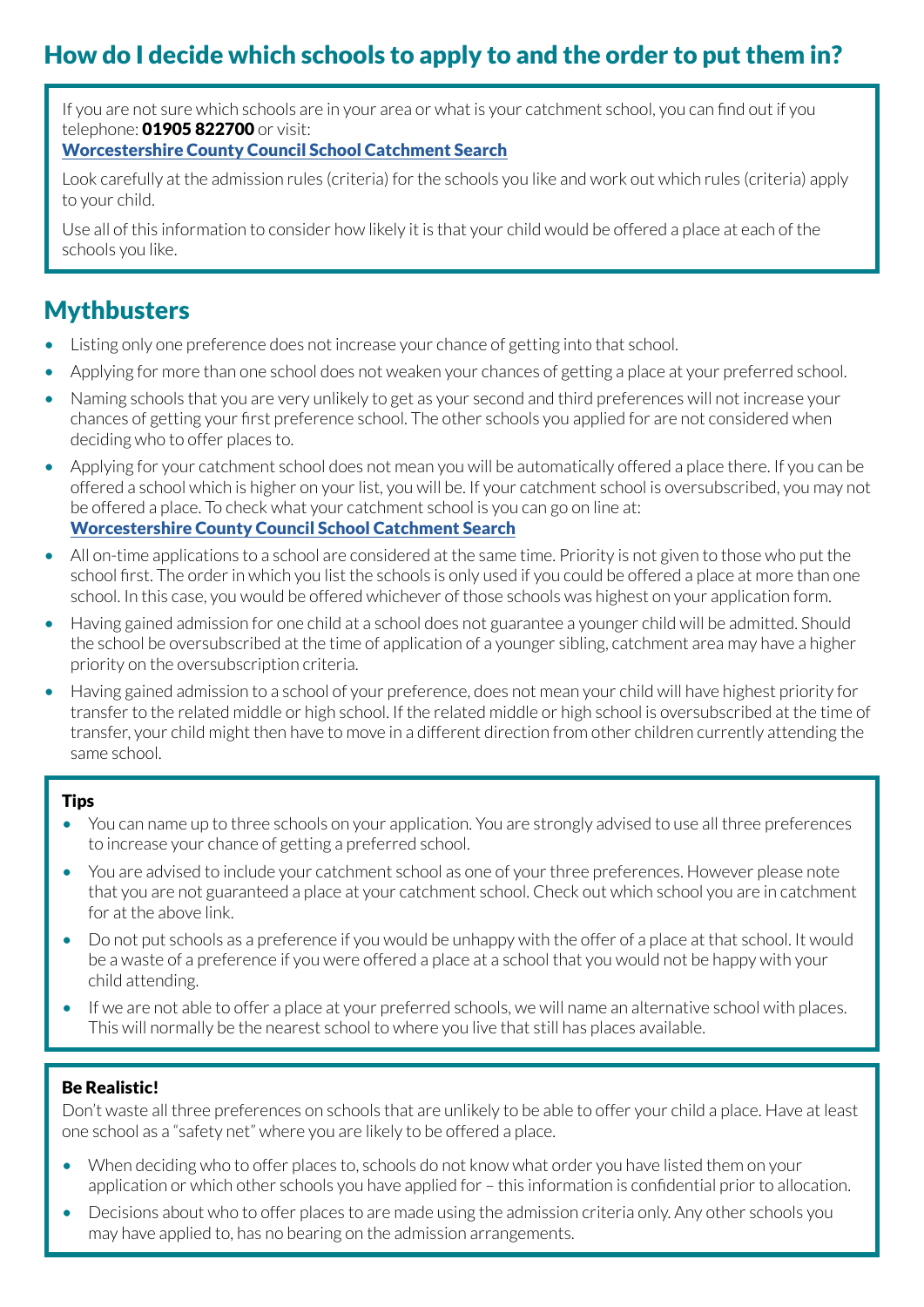## Location of Middle Schools in Worcestershire

#### (1) BROMSGROVE (Yr 5 entry)

Alvechurch CE Middle School Aston Fields Middle School Catshill Middle School Parkside Middle School St John's CE Middle Academy

#### (2) DROITWICH (Yr 5 entry)

Westacre Middle School Witton Middle School

#### (3) EVESHAM (Yr 6 entry)

Blackminster Middle School Bredon Hill Academy The De Montfort School St Egwin's CE Middle School

#### (4) PERSHORE (Yr 5 entry)

Abbey Park Middle School St Barnabas CE First & Middle School St Nicholas' CE Middle School

#### (5) REDDITCH (Yr 5 entry)

Birchensale Middle School Church Hill Middle School Ipsley CE RSA Academy St Bede's Catholic Middle School Walkwood Church of England Middle School Woodfield Academy



All schools in the County are co-educational, and all high schools are comprehensive. However, there are different types of school and there are also differences across the County in the age groups that the schools provide for, as explained below.

The areas served by a three-tier system of first, middle and high schools are as follows:

#### Bromsgrove Droitwich Evesham Pershore Redditch

The three-tier system consists of first schools for pupils from 5 to 8, 9 or 10 years, middle schools for pupils from 8, 9 or 10 years to 12 or 13 years, and high schools which provide for pupils of 11, 12 or 13 years to 18 years. A two-tier system of schools, including Catholic schools also serves Droitwich, Evesham and Pershore areas.

In the other areas of Worcestershire, there is a two-tier system of primary schools for pupils up to the age of 11, with high schools for pupils over the age of 11.

If applying for a A, FD, FR or VA school place, you should check the details in the 2022/23 Information for Parents Admissions and Transfers to Schools book at: [Worcestershire County Council School Admissions](http://www.worcestershire.gov.uk/schooladmissions) or contact the school direct to find out if you need to complete a supplementary information form for that school.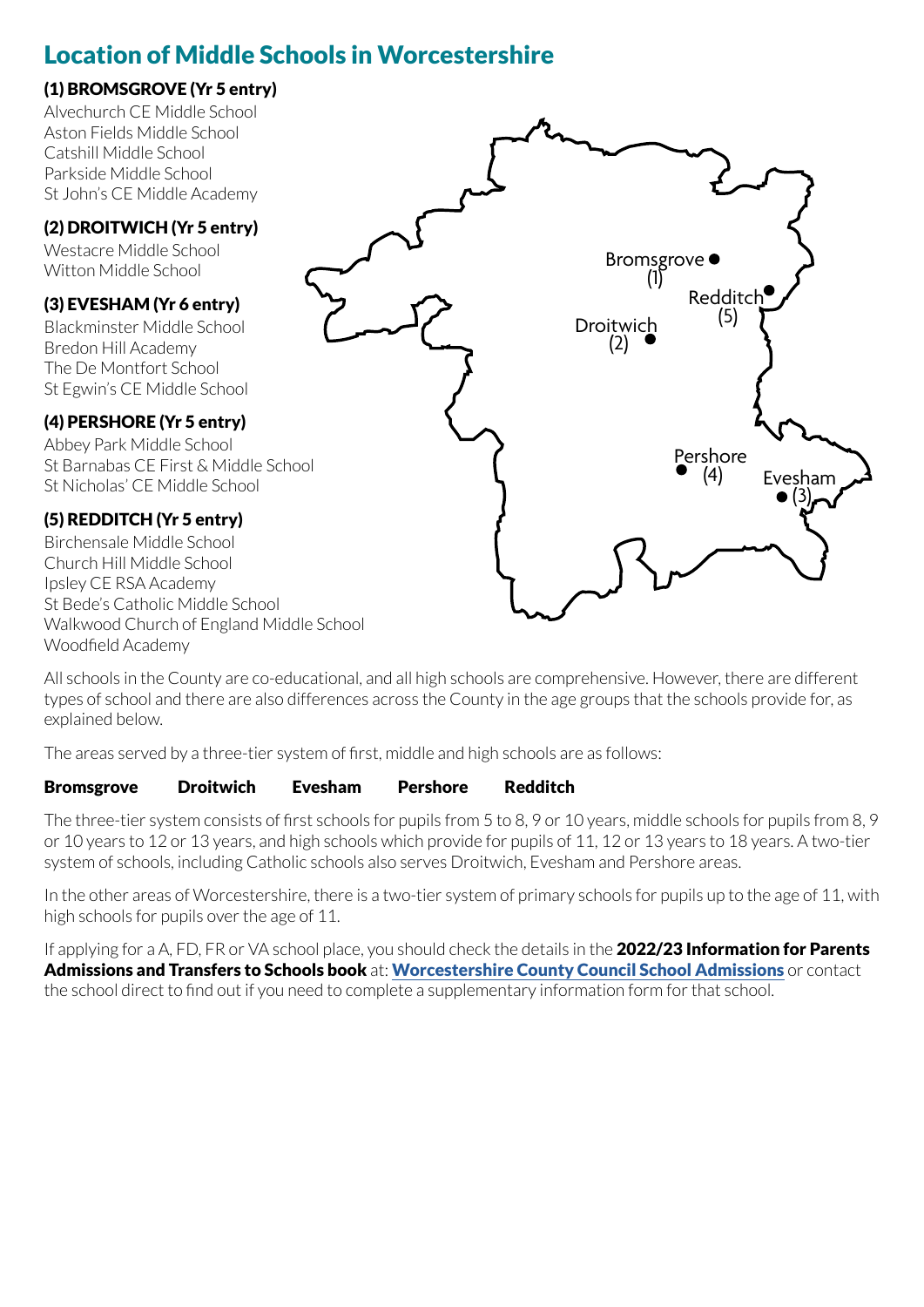# Dates of Open Events in 2021 at Worcestershire Schools

The table below tells you what date each school will hold its open event. It is in alphabetical order within district. Full details of each open event including dates of any visits during the day can be found on the individual schools website.

| <b>Town</b> | <b>School Name and Website Address</b>                                           | Date and time of open event                                                                                       |  |
|-------------|----------------------------------------------------------------------------------|-------------------------------------------------------------------------------------------------------------------|--|
| Bromsgrove  | Alvechurch CE Middle School<br>www.alvechurchmiddle.co.uk                        | No Open Event being held                                                                                          |  |
|             | Aston Fields Middle School<br>www.astonfields.worcs.sch.uk                       | No Open Event being held                                                                                          |  |
|             | Catshill Middle School<br>www.catshill-middle.worcs.sch.uk                       | No Open Event being held                                                                                          |  |
|             | Parkside Middle School<br>www.parkside.worcs.sch.uk                              | No Open Event being held                                                                                          |  |
|             | St John's CE Academy Middle School<br>www.st-johns-bromsgrove.worcs.sch.uk       | No Open Event being held                                                                                          |  |
| Droitwich   | Westacre Middle School<br>www.westacre-middle-school.co.uk                       | Thursday 30th September 2021<br>Open Evening                                                                      |  |
|             | Witton Middle School<br>www.witton.worcs.sch.uk                                  | Thursday 23rd September 2021<br>Open Day                                                                          |  |
| Evesham     | Blackminster Middle School<br>www.blackminster.worcs.sch.uk                      | Thursday 7th October 2021<br>Open Evening                                                                         |  |
|             | Bredon Hill Academy<br>www.bredon.worcs.sch.uk                                   | Tuesday 19th October 2021<br>6:00 to 8:30pm                                                                       |  |
|             | The De Montfort School<br>www.tdms.worcs.sch.uk                                  | Thursday 30th September 2021<br>Open Evening                                                                      |  |
|             | St Egwin's CE Middle School<br>www.st-egwins.worcs.sch.uk                        | Wednesday 20th October 2021<br>Open Evening                                                                       |  |
| Pershore    | Abbey Park Middle School<br>www.abbeyparkmiddle.worcs.sch.uk                     | Wednesday 6th October 2021, 6:00 to 7:30pm<br>Friday 8th October 2021, 9:00 to 11:30am                            |  |
|             | St. Barnabas CE First & Middle School<br>www.st-barnabasfirstmiddle.worcs.sch.uk | Wednesday 13th October 2021,<br>Morning 10:00 to 11:30am,<br>Afternoon 1:30 to 3:00 pm,<br>Evening 6:00 to 7:30pm |  |
|             | St. Nicholas' CE Middle School<br>www.st-nicholas.worcs.sch.uk                   | Tuesday 21st September 2021, 6:00 to 7:30pm<br>Thursday 14th October 2021, 4:30 to 5:30pm                         |  |
| Redditch    | Birchensale Middle School<br>www.birchensale.worcs.sch.uk                        | Thursday 7th October 2021<br>Open Evening                                                                         |  |
|             | Church Hill Middle School<br>www.churchill.worcs.sch.uk                          | No details available at the time of print                                                                         |  |
|             | Ipsley CE RSA Academy<br>www.ipsleyacademy.co.uk                                 | Thursday 21st October 2021<br>Open Day                                                                            |  |
|             | St. Bede's Catholic Middle School<br>www.st-bedes.worcs.sch.uk                   | Thursday 21st October 2021<br>5:50 to 7:00 pm                                                                     |  |
|             | Walkwood Church of England Middle School<br>www.walkwoodms.worcs.sch.uk          | Thursday 14th October 2021<br>6:45 to 8:15pm                                                                      |  |
|             | Woodfield Academy<br>www.woodfield.worcs.sch.uk                                  | Monday 4th October 2021<br>6:00 to 8:00pm                                                                         |  |

In light of the Coronavirus situation, the dates above may be subject to change. Please check with the school's website nearer the date to ensure they are still applicable. These dates are correct at the time of print (July 2021).